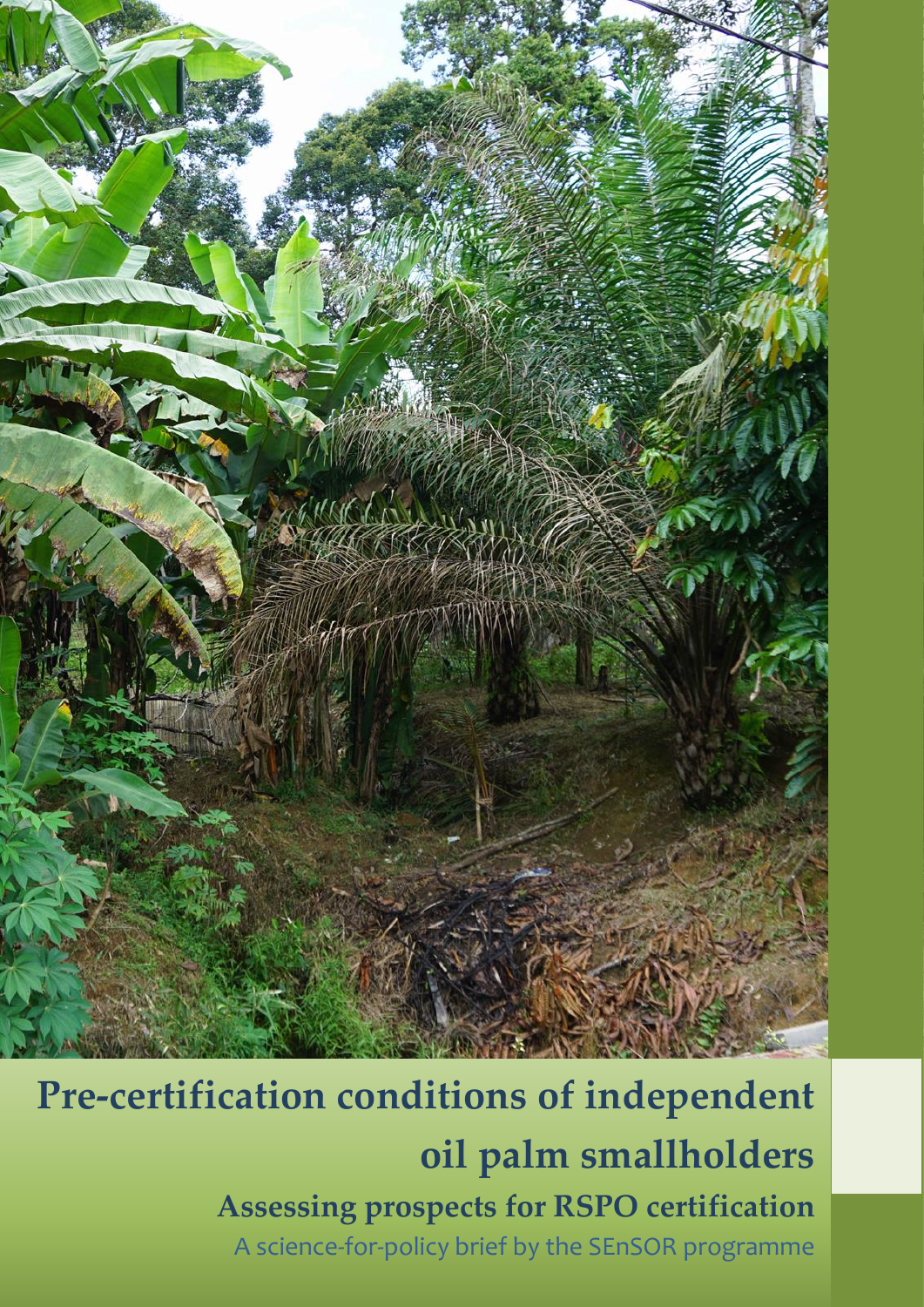## **Study Aim**

The RSPO launched a **new Independent Smallholder (ISH) standard** to endorse sustainability certification for non-scheme oil palm smallholders. However, this is a **highly heterogeneous group** with varying levels of performance in terms of yields, access to markets, livelihoods, organizational capacity, and environmental sustainability. To achieve the RSPO's aim to **improve livelihoods** and **reduce negative environmental impacts**, this study explores differences in **smallholders' pre-certification conditions** and **prospects for certification** to develop strategies to target smallholders that are currently not reached by certification initiatives.

### **Question 1: What kind of independent smallholders are currently RSPO certified?**

We explored independent smallholder characteristics regarding socio-economic backgrounds, migration history, plasma experience, legality, group organization and plantation management practices, to examine how these aspects influence smallholders' position in the supply chain and eligibility for RSPO certification. Subsequently, we assessed what categories of smallholders are currently RSPO certified.

**Question 2: How do pre-certification conditions affect prospects for RSPO certification?**  We examined certified smallholders' pre-certification conditions in relation to eligibility criteria for certification regarding legality, groups organization and good agricultural practices to see how these conditions affect prospects for certification.

# **Methods**

- We conducted a **literature review** to develop a **general typology** of independent oil palm smallholders in Indonesia.
- We **interviewed 19 group leaders** of RSPO certified smallholder groups and 3 groups in process towards certification, as well as **9 organizations involved in facilitating RSPO certification** for smallholders. We complemented data for all groups with audit reports.
- We followed up with **8 feedback discussions** with smallholder groups and facilitators to jointly reflect on the outcomes of this study.

### **General typology of independent smallholders**

1: **Non-plasma farmers:** planted oil palm outside of nucleus-plasma schemes. Little structural support from companies or government.

2: **Ex-plasma farmers**: history with plasma schemes, often transmigrants. After paying off plasma loans these smallholders became independent.

3: **Spontaneous migrants:** migrated independently to engage in oil palm sector, often ex-plantation labourers.

4: **Resident entrepreneurs**: local or migrant entrepreneurs engaged in multiple businesses, often control > 25 ha\*.

5: **Absent investors: i**nvest in oil palm from a distance, often control >25 ha\*.

\* plots not registered as one estate.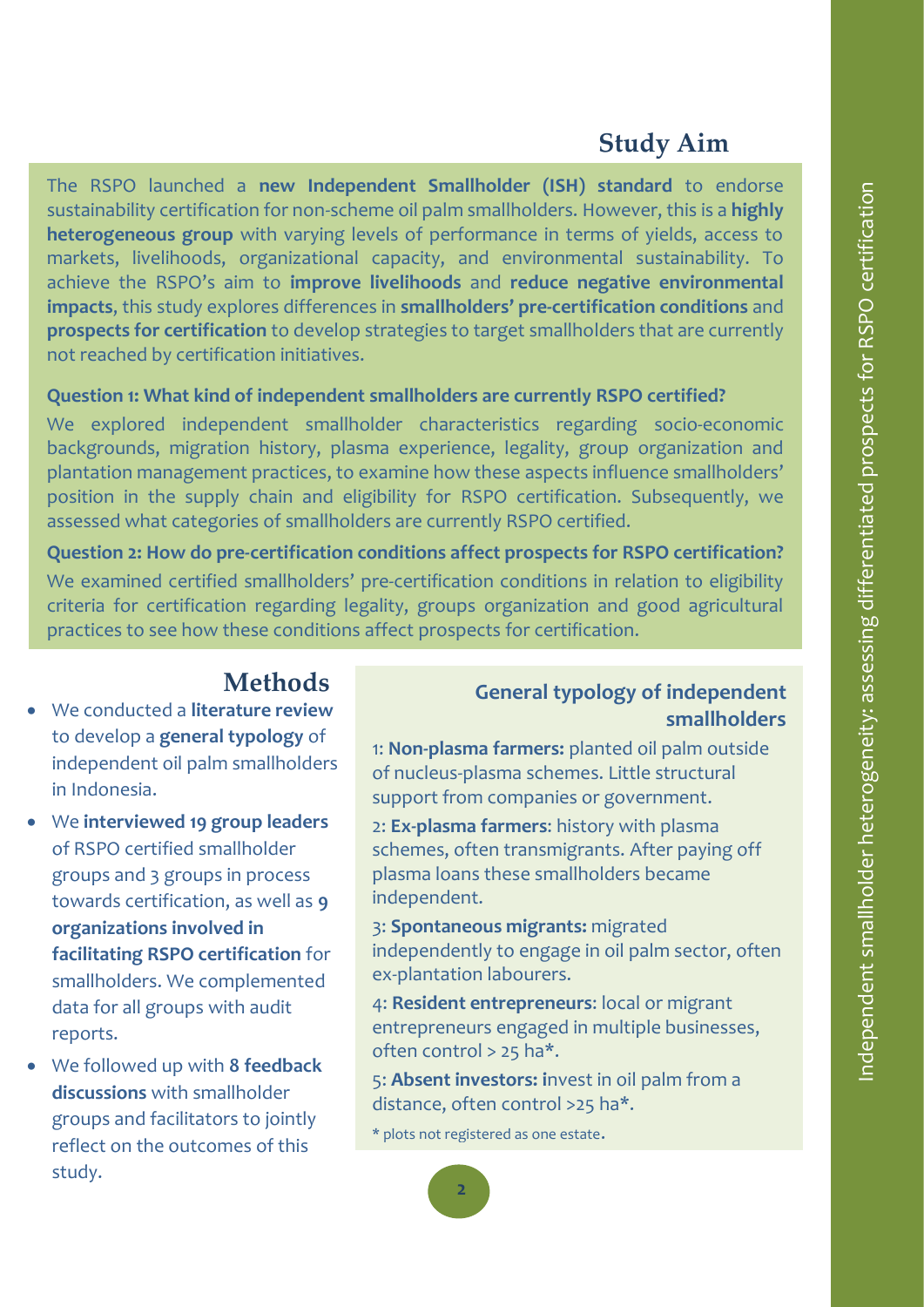## **Findings**

*Q 1: What types of independent smallholders are currently RSPO certified?*

- There are **31 RSPO certified independent smallholder groups** in Indonesia: 24 in Sumatra; 7 in Kalimantan
- The majority (77%) of these groups can be categorized as **ex-plasma farmers**, often transmigrants.
- This category has **clear land rights** and was **organized in groups** prior to certification.
- Ex-plasma plantations are usually planted with **tenera seeds** and often (partly) **centrally managed**; however, additional independent lands are often planted with **dura seeds** and **managed individually.** Non-plasma plots do not always have clear legality and are **more difficult to certify.**
- **19%** of the certified groups can be categorized as **non-plasma farmers** who have planted oil palm independently.
- This category experiences challenges to **organize in groups**, and often **lacks formal land titles** and business (STD-B) and environmental (SPPL) licenses.
- Plantations are often planted with **dura seeds** with lower oil extraction rates, and managed individually.
- One group was categorized as **resident entrepreneur**.

*Q 2: How do pre-certification conditions affect prospects for certification?* 

- All certified groups were assisted by an **external facilitator**. Interviewees stated that certification is **not attainable** for independent smallholders **without external support.**
- Certification projects often **target**  smallholder groups who have relatively stronger legal situations and more capacity for group organization.
- This creates a **bias towards ex-plasma smallholders,** who have formal land titles, and were organized in farmer groups and cooperatives under the plasma scheme.
- Both category 1 and 2 smallholders often **lacked agronomic training** on oil palm prior to certification. Therefore, interviewees regarded especially **training on good harvesting practices**, and **fertilizer application** to be key benefits of RSPO certification, as this increased yields and reduced rejection rates of FFB at the mill.
- Partly as a consequence of having planted dura palms, certified smallholder groups prefer to sell RSPO credits through an **online book and claim system** rather than **directly with a premium price,** because online credits are not dependent on the quality of FFB or agreements with mills.